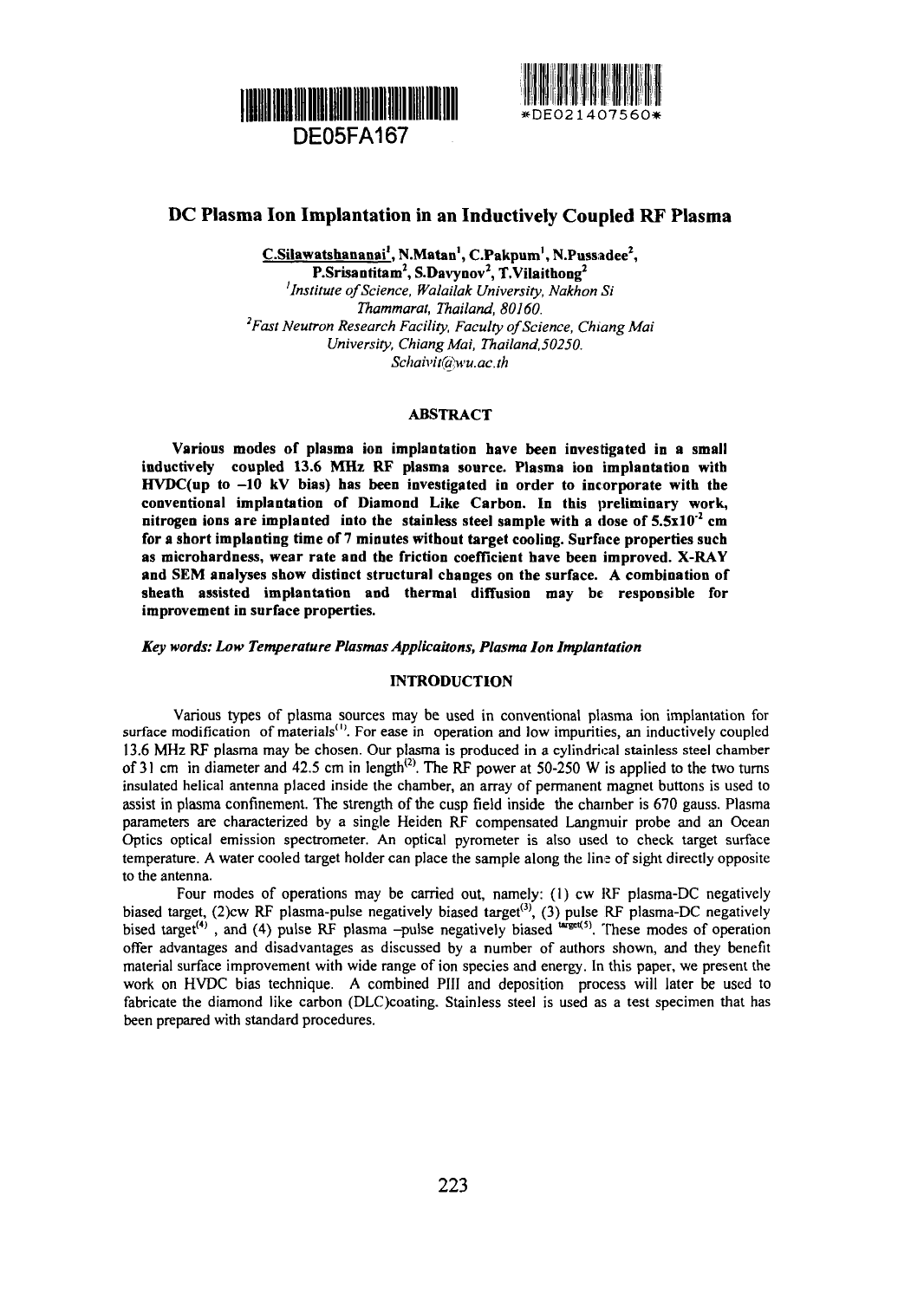## **RESULTS**

Stainless steel were implanted with nitrogen ions at -10 kV bias, RF power 250 W and gas pressure 0.5 mtorr, with or without cooling at different implanting times.

1. Tribological test results are summarized in the Tables 1 and 2

Table 1. Microhardness test of specimens before and after implantation

| Specimen<br>number | Implant<br>time<br>minutes) | Dose<br>$(cm-2)$     | Unimplanted          | Implanted       | Change<br>$(\%)$ |
|--------------------|-----------------------------|----------------------|----------------------|-----------------|------------------|
| 104                | $7.5 +$ coolin              | $5.9x10^{17}$        | $184.94 + (-72)$     | $293.13 + (-7)$ | 58.50            |
| 103                | 7.0                         | $5.5x10^{17}$        | $192.5 + (-7.5)$     | $338.3+/-106$   | 75.74            |
| 105                | 11.0                        | $8.2 \times 10^{17}$ | $195.79 +/-$<br>13.6 | $300+/-77$      | 53.22            |
|                    |                             | Table 2. Wear test   |                      |                 |                  |

| $10010 + 1100$  |                      |                       |  |  |  |
|-----------------|----------------------|-----------------------|--|--|--|
| Specimen number | Friction coefficient | Wear Rate             |  |  |  |
| unimplanted     | ገ 71                 | $3.9x10^{-7}$         |  |  |  |
| 104             | 0.67                 | $8.29x10^{-8}$        |  |  |  |
| 103             | 0.39                 | $3.67 \times 10^{-8}$ |  |  |  |
| 105             |                      | $1.09x10^{-7}$        |  |  |  |

<sup>2.</sup>Pin-on-disk wear test



Fig.1.Graph of tribological analysis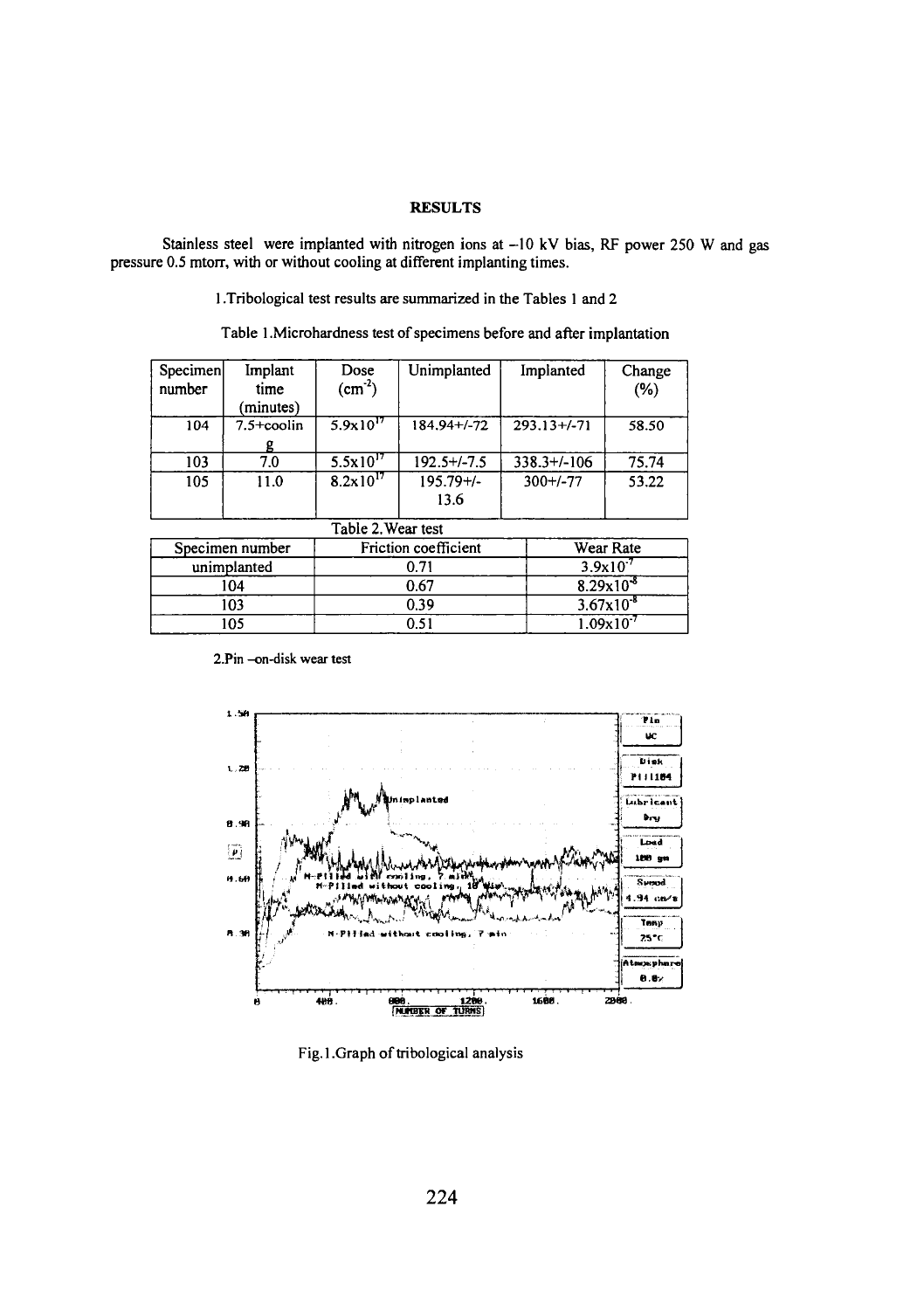

## 2.Structural analysis results from X-RAY and SEM studies are shown in Figs.2 and 3

Fig. 2 X-ray diffraction profile in (111) plane a) unimplanted specimen, b) implanted specimen for 7 minutes without cooling (No.103), c) implanted specimen for 11 minutes without cooling (No.105) and d) implanted specimen for 7.5 minutes with cooling (No. 104). Expanded Austenite is evident in sample b,c,d.



Fig.3 Scanning Electron Microscope images a) unimplanted specimen, b) implanted specimen for 7 minutes without cooling (No.103), c) implanted specimen for 11 minutes without cooling (No.105)